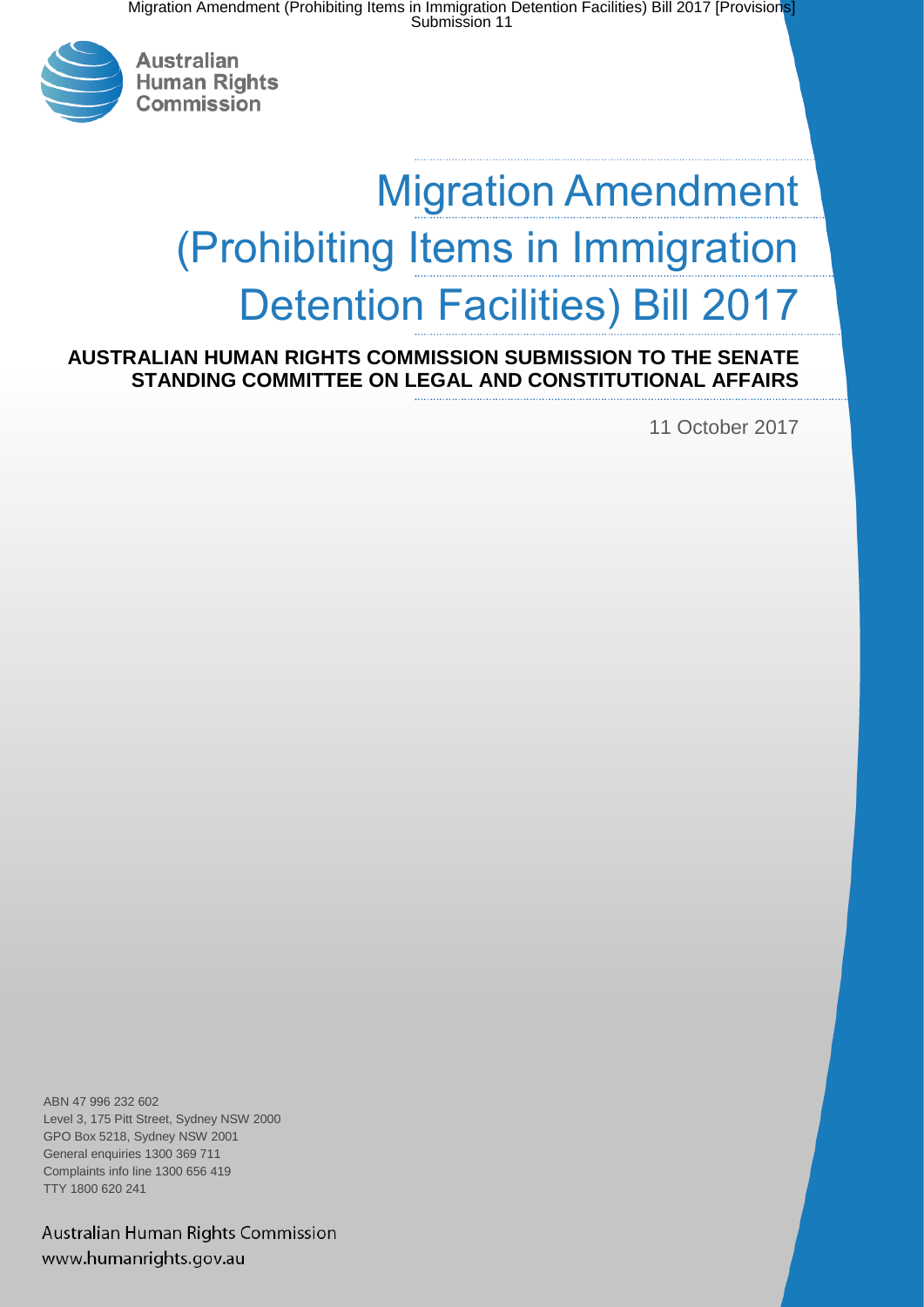#### Australian Human Rights Commission

*Prohibiting Items in Immigration Detention Facilities, Senate Inquiry – 11 October 2017*

# **Table of Contents**

| $\mathbf 1$             |  |
|-------------------------|--|
| $\mathbf{2}$            |  |
| $\mathbf{3}$            |  |
| $\overline{\mathbf{4}}$ |  |
| 5                       |  |
| 6                       |  |
| $\overline{7}$          |  |
| 8                       |  |
| 9                       |  |
| 10                      |  |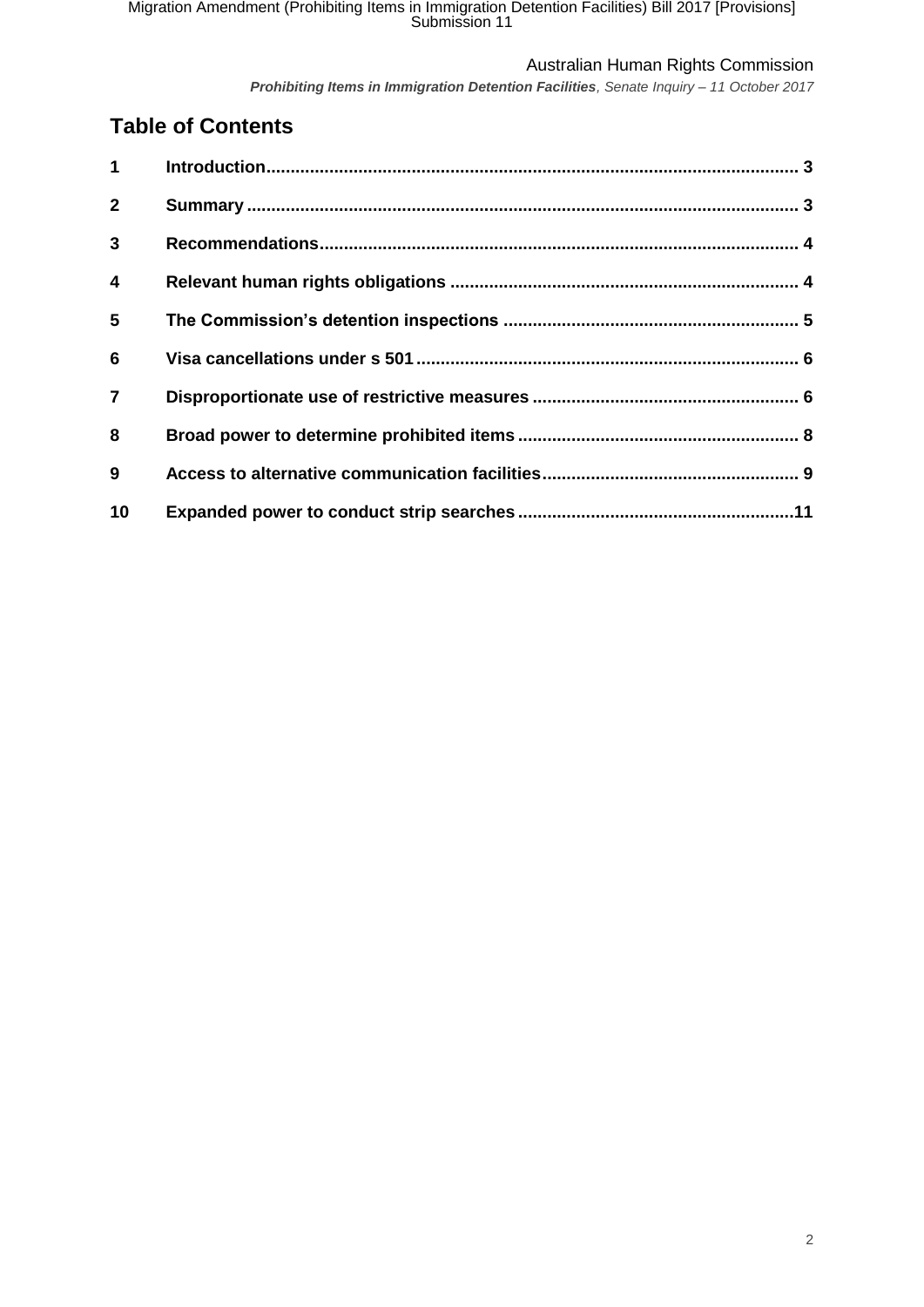*Prohibiting Items in Immigration Detention Facilities, Senate Inquiry – 11 October 2017*

# <span id="page-2-0"></span>**1 Introduction**

1. The Australian Human Rights Commission makes this submission to the Senate Standing Committee on Legal and Constitutional Affairs in its Inquiry into the Migration Amendment (Prohibiting Items in Immigration Detention Facilities) Bill 2017 (the Bill).

#### <span id="page-2-1"></span>**2 Summary**

- 2. The Commission welcomes the opportunity to make a submission to this inquiry.
- 3. The Bill proposes to insert a new s 251A into the *Migration Act 1958* (Cth) (Migration Act) to enable the Minister to determine, by legislative instrument, things to be prohibited in immigration detention facilities. The Minister will have discretion to prohibit not only things that are already illegal to possess (such as narcotic drugs) but also anything the possession of which the Minister is satisfied 'might be a risk to the health, safety or security of persons in the facility, or to the order of the facility'. A note in the legislation expressly states that things that might be considered to pose such a risk include everyday items such as mobile phones, SIM cards, computers and other electronic devices.
- 4. The Bill also proposes to provide a legislative basis to conduct searches for prohibited things (including searching a person's clothing and property under their immediate control, searching their room and searching their personal effects); and provides for additional search powers including the use of detector dogs. The Bill would extend the power to conduct strip searches to include strip searches for items determined to be prohibited things.
- 5. The Commission acknowledges that the increase in the number of people in immigration detention due to visa cancellations under s 501 of the Migration Act has created significant challenges for the Department of Immigration and Border Protection and staff of immigration detention facilities, including in relation to safety and security.
- 6. However, the Commission considers that the broad application of restrictive measures such as those proposed in the Bill may lead to unreasonable limitations on human rights in some circumstances. In particular, the proposed power for the Minister to declare items prohibited in immigration detention facilities may lead to restrictions on the possession of items that do not present a significant risk to safety and security.
- 7. The Commission considers that prohibiting the possession of mobile phones in immigration detention facilities engages and limits a range of human rights. While efforts have been made to provide people in detention with access to alternative communication channels, access remains inconsistent across the detention network and these channels may not provide an equivalent substitute for mobile phones.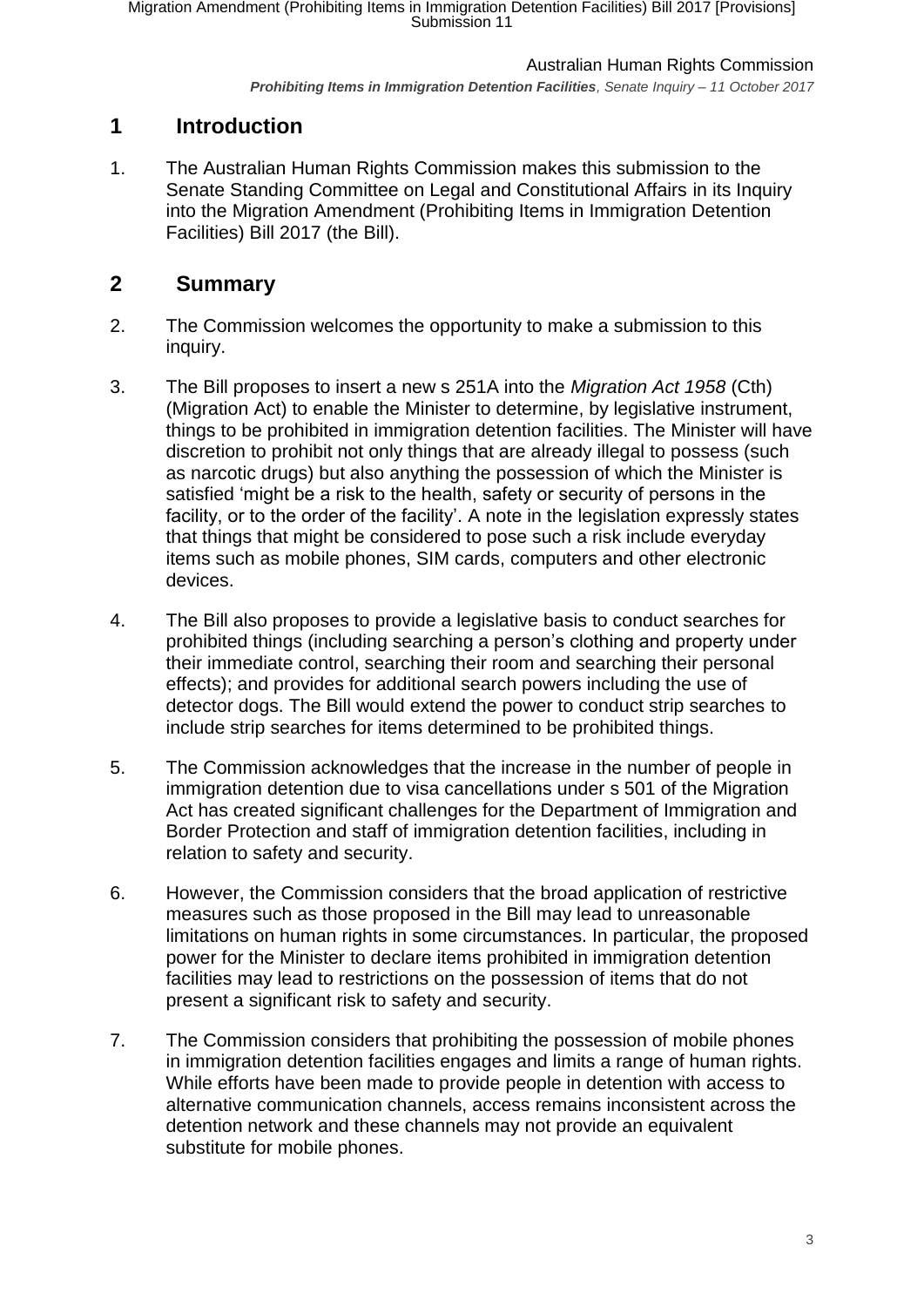*Prohibiting Items in Immigration Detention Facilities, Senate Inquiry – 11 October 2017*

8. The Commission also considers that an expansion of the scope of the power to conduct strip searches should be accompanied by the introduction of effective external oversight of the use of this power.

#### <span id="page-3-0"></span>**3 Recommendations**

**Recommendation 1:** That the Bill not be passed in its current form.

**Recommendation 2:** That the Bill be amended to stipulate that items that do not present inherent risks to safety and security may only be prohibited in immigration detention:

- on the basis of individual risk assessments
- where there is evidence that the person has used or is reasonably likely to use the item in a manner that presents clear risks to safety or security; and
- where those risks cannot be managed in a less restrictive way.

**Recommendation 3:** The Australian Government should ensure that all people in immigration detention have adequate opportunities to communicate with people outside detention.

**Recommendation 4:** That the Australian Government reconsider its policy regarding the use of mobile phones in immigration detention facilities, with a view to restricting mobile phone usage only in response to unacceptable risks determined through an individualised assessment process.

**Recommendation 5:** The Commission recommends that Bill be amended to provide that:

- the Department must maintain a log of the conduct of strip searches including details about the compliance with each of the requirements of ss 252A and 252B of the Migration Act
- the Department must notify the Commonwealth Ombudsman when it receives a complaint about the conduct of a strip search
- the Commonwealth Ombudsman have the power to inspect the records of the Department in relation to the conduct of strip searches for the purpose of reviewing the Department's processes for conducting strip searches and dealing with complaints
- the Commonwealth Ombudsman must conduct an annual review and prepare a report about the comprehensiveness and adequacy of the Department's internal processes relating to strip searches to be tabled in Parliament
- the Commonwealth Ombudsman have the power to conduct ad hoc reviews into the way in which strip searches are conducted at any time.

# <span id="page-3-1"></span>**4 Relevant human rights obligations**

9. Australia is obliged under articles 9(1) and 10(1) of the *International Covenant on Civil and Political Rights* (ICCPR) to, respectively, uphold the right to security of the person and ensure that people in detention are treated with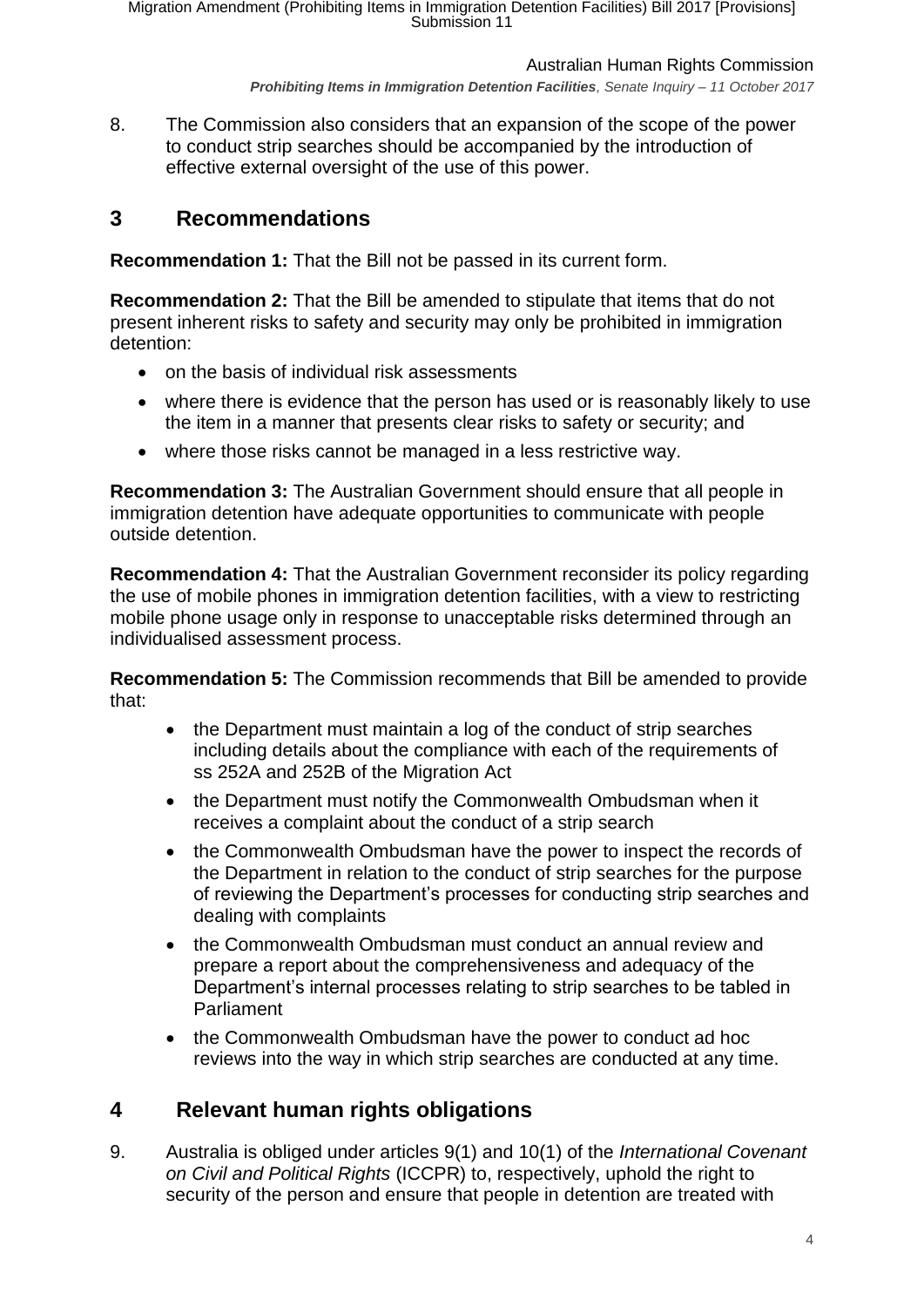Australian Human Rights Commission

*Prohibiting Items in Immigration Detention Facilities, Senate Inquiry – 11 October 2017*

humanity and respect for the inherent dignity of the human person.<sup>1</sup> Australia also has obligations under article 7 of the ICCPR and articles 2(1) and 16(1) of the *Convention Against Torture and other Cruel, Inhuman or Degrading Treatment or Punishment (CAT)* not to subject anyone to torture or to cruel, inhuman or degrading treatment or punishment, and to take effective measures to prevent these acts from occurring.<sup>2</sup>

- 10. These obligations require Australia to ensure that people in detention are treated fairly and reasonably, and in a manner that upholds their dignity. They should enjoy a safe environment free from bullying, harassment, abuse and violence. Security measures should be commensurate with identified risks, and should be the least restrictive possible in the circumstances, taking into account the particular vulnerabilities of people in detention.
- 11. Australia also has a range of obligations under the ICCPR relevant to communication between people in detention and their family members, friends, representatives and communities outside detention. These include the right to freedom of expression including the right to seek, receive and impart information and ideas (article 19(b)); the right to freedom of association with others (article 22); and the right of ethnic, religious and linguistic minorities, in community with the other members of their group, to enjoy their own culture, to profess and practise their own religion and to use their own language (article 27).<sup>3</sup> Under the *International Covenant on Economic, Social and Cultural Rights* (ICESCR), Australia also has an obligation to uphold the right to take part in cultural life (article  $15(1)(a)$ ).<sup>4</sup>
- 12. In addition, Australia has obligations under articles 23(1) of the ICCPR and 10(1) of the ICESCR to afford protection and assistance to the family as the natural and fundamental group unit of society.<sup>5</sup> Australia also has obligations under article 17(1) of the ICCPR and article 16(1) of the *Convention on the Rights of the Child* (CRC) not to subject anyone to arbitrary or unlawful interference with their privacy, family or correspondence. 6
- 13. These obligations require Australia to ensure that detention does not have a disproportionate impact on people's ability to express themselves, communicate and associate with others, and remain in contact with their family members, friends, representatives and communities. People in detention should be able to receive regular visits, and should have access to adequate communication facilities (such as telephones and computers) as well as news and library services. The fact that immigration detention cannot be undertaken for a punitive purpose heightens the importance of minimising the impingement on the human rights of people who are detained.

# <span id="page-4-0"></span>**5 The Commission's detention inspections**

14. The Commission has conducted inspections of immigration detention facilities in Australia since the mid-1990s. This has included periodic monitoring of detention facilities across the country<sup>7</sup> and three major national inquiries into immigration detention.<sup>8</sup> The purpose of the Commission's detention monitoring work is to ensure that Australia's immigration detention system complies with this country's obligations under international human rights law.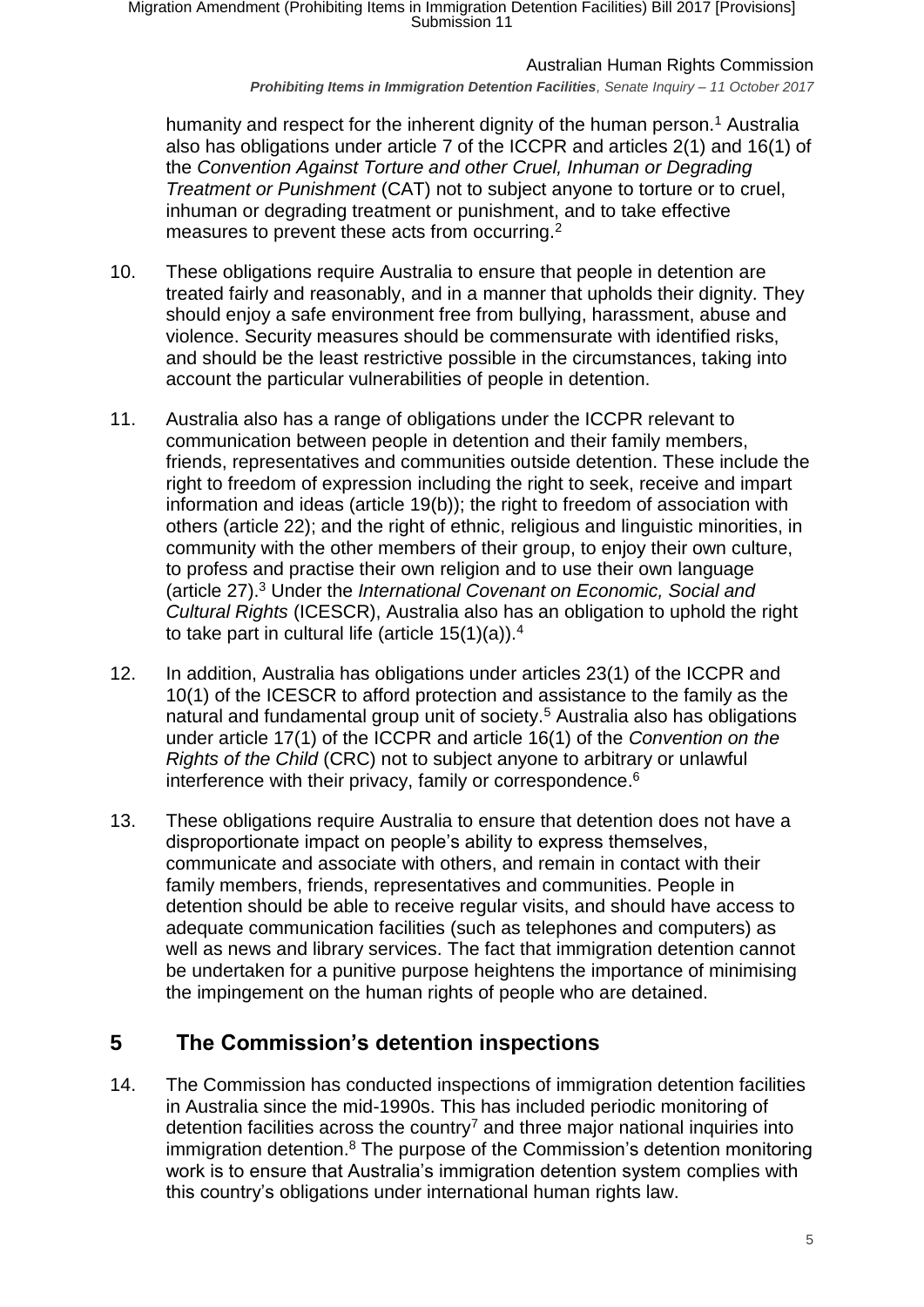Australian Human Rights Commission

*Prohibiting Items in Immigration Detention Facilities, Senate Inquiry – 11 October 2017*

15. During 2017, the Commission has conducted inspections of all purpose-built immigration detention facilities on the Australian mainland and on Christmas Island.<sup>9</sup> The concerns outlined in this submission are based on the findings of these inspections.

#### <span id="page-5-0"></span>**6 Visa cancellations under s 501**

- 16. Under s 501 of the Migration Act, the Minister or their delegate can refuse or cancel a visa on the basis that the person does not pass the 'character test'.<sup>10</sup> The *Migration Amendment (Character and General Visa Cancellation) Act 2014* (Cth), which came into effect in December 2014, significantly broadened the scope of s 501. Since then, there has been a significant increase in visa refusals and cancellations on character grounds.<sup>11</sup>
- 17. Consequently, the number of people in detention due to visa cancellation has also increased. In several of the detention facilities inspected by the Commission in 2017, people who had had their visas cancelled under s 501 comprised the largest cohort in the facility.
- 18. As noted above, the increased number of people in detention due to visa cancellations under s 501 has created significant challenges for the Department of Immigration and Border Protection and staff of detention facilities. During inspections in 2017, the Commission gathered evidence suggesting that the increase in the number of people in detention who had previously been involved in serious criminal activity has at times placed the safety of staff and people in detention at risk, and led to increased difficulties in preventing the entry of prohibited items (such as illicit drugs).
- 19. As also noted above, Australia is obliged under international law to ensure that people in immigration detention enjoy a safe environment free from abuse and violence. The Commission acknowledges that the fulfilment of this obligation may at times require the use of restrictive measures. Circumstances in which the use of restrictive measures may be justified include where a person has been individually assessed as posing a high risk to the safety of others, or has consistently disregarded reasonable facility rules and operating procedures (such as rules relating to the use of illicit drugs).
- 20. However, the broad application of restrictive measures to the entire detention population – that is, without reference to the specific risk posed by particular categories of people in detention – is unlikely to be necessary or proportionate to potential safety and security risks in all cases. As such, the Commission is concerned that the new measures proposed in the Bill may lead to unreasonable limitations on human rights.

#### **Recommendation 1: That the Bill not be passed in its current form.**

#### <span id="page-5-1"></span>**7 Disproportionate use of restrictive measures**

21. A key rationale for the measures proposed in the Bill is that people whose visas have been cancelled under s 501 of the Migration Act are, as a group,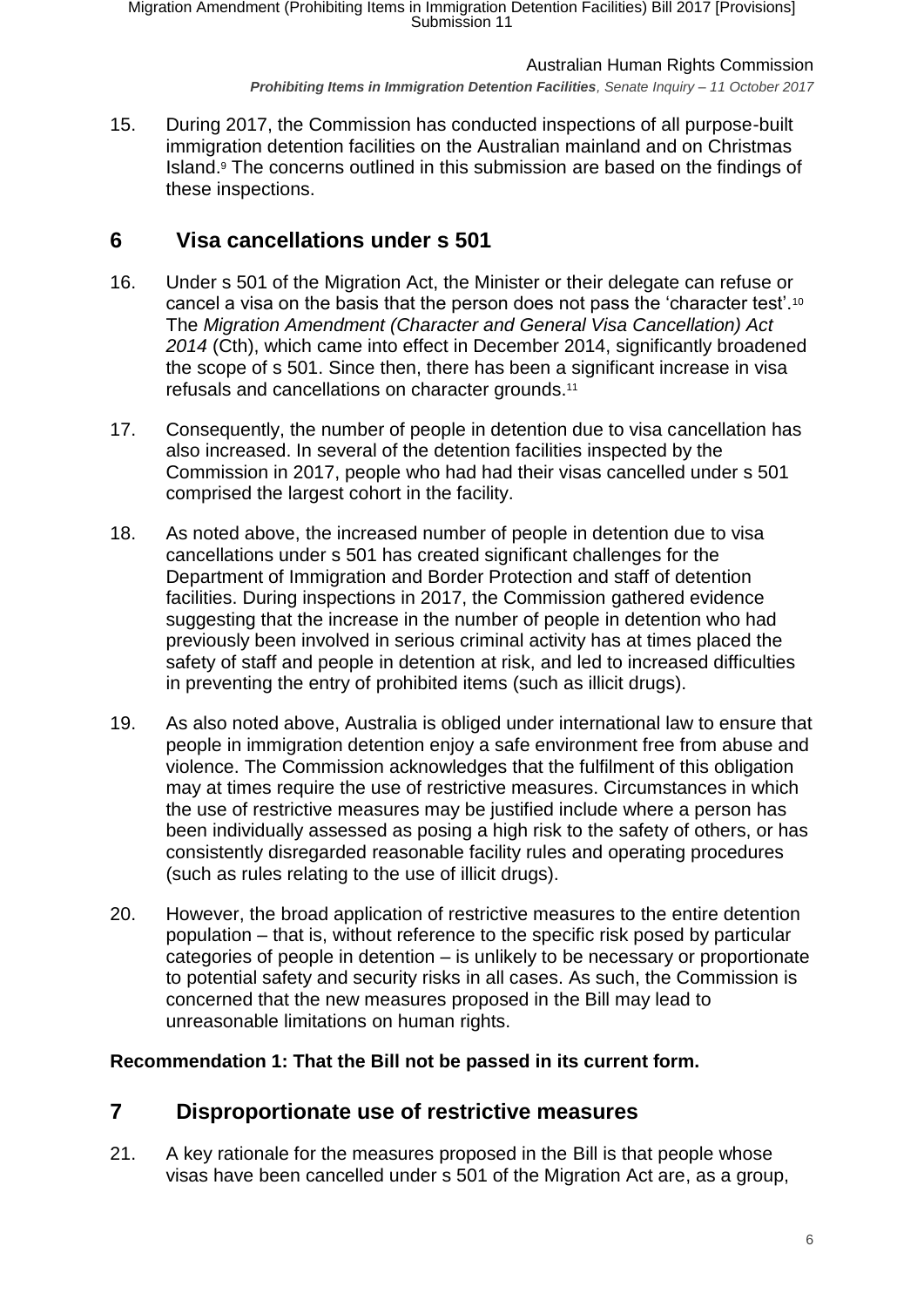#### *Prohibiting Items in Immigration Detention Facilities, Senate Inquiry – 11 October 2017*

likely to pose a significant risk to facility security and the safety of others. However, there are three key problems with this rationale.

- 22. First, the Bill applies to all people in immigration detention, not only to those who have had visas cancelled under s 501. That is, other people in detention who also would be subject to these restrictions include: people who arrived by boat to seek asylum; people who overstayed their visa; people whose visa was cancelled on non-character grounds; and people who were refused entry at an Australian airport.
- 23. The Commission acknowledges that some people in these groups may present risks to safety or security, even if they have not had a visa refused or cancelled on character grounds. However, it is likely that many of these individuals pose little or no risk to safety or security. As such, the Commission is concerned that the blanket application of restrictive measures to all people in detention, regardless of their individual circumstances, may not be a necessary, reasonable or proportionate response to the identified risks.
- 24. Secondly, of the cohort of people whose visas have been cancelled under s 501, some present a risk of violence and others present little or no risk. Yet the Bill assumes a homogenous, high risk profile.
- 25. During the Commission's detention inspections in 2017, the Commission met with people who have had visas cancelled following conviction for serious violent offences (such as assault and child sex offences) as well as people who have had their visas cancelled following conviction for less serious, nonviolent crimes (such as traffic offences and receiving stolen goods). As such, there is a significant degree of variation among people whose visas have been cancelled under s 501 with regard to the risk they pose to safety and security.
- 26. People whose visas have been cancelled under s 501 may be subject to immigration detention even in circumstances where the criminal justice system does not require them to be detained. The Commission met with people in immigration detention who have been detained after being released from prison; people who have been convicted of a crime but given a good behaviour bond rather than a custodial sentence; people who have been charged with a crime and granted bail; and people who have had their visa cancelled as a result of crimes committed some years earlier, but have long since been released from prison.
- 27. The grounds on which a person's visa can be cancelled under s 501 are very broad, and include circumstances where the person has not been convicted or even accused of criminal activity. For example, a person can have their visa cancelled under s 501 on the basis of their suspected association with a person, group or organisation suspected of involvement in criminal conduct; or on the basis that they may engage in criminal conduct in the future.<sup>12</sup>
- 28. Consequently, the Commission considers that it would not be reasonable to assume that all (or even most) people whose visas have been cancelled under s 501 will automatically pose a risk to safety or security, and thus may be reasonably subject to highly restrictive measures.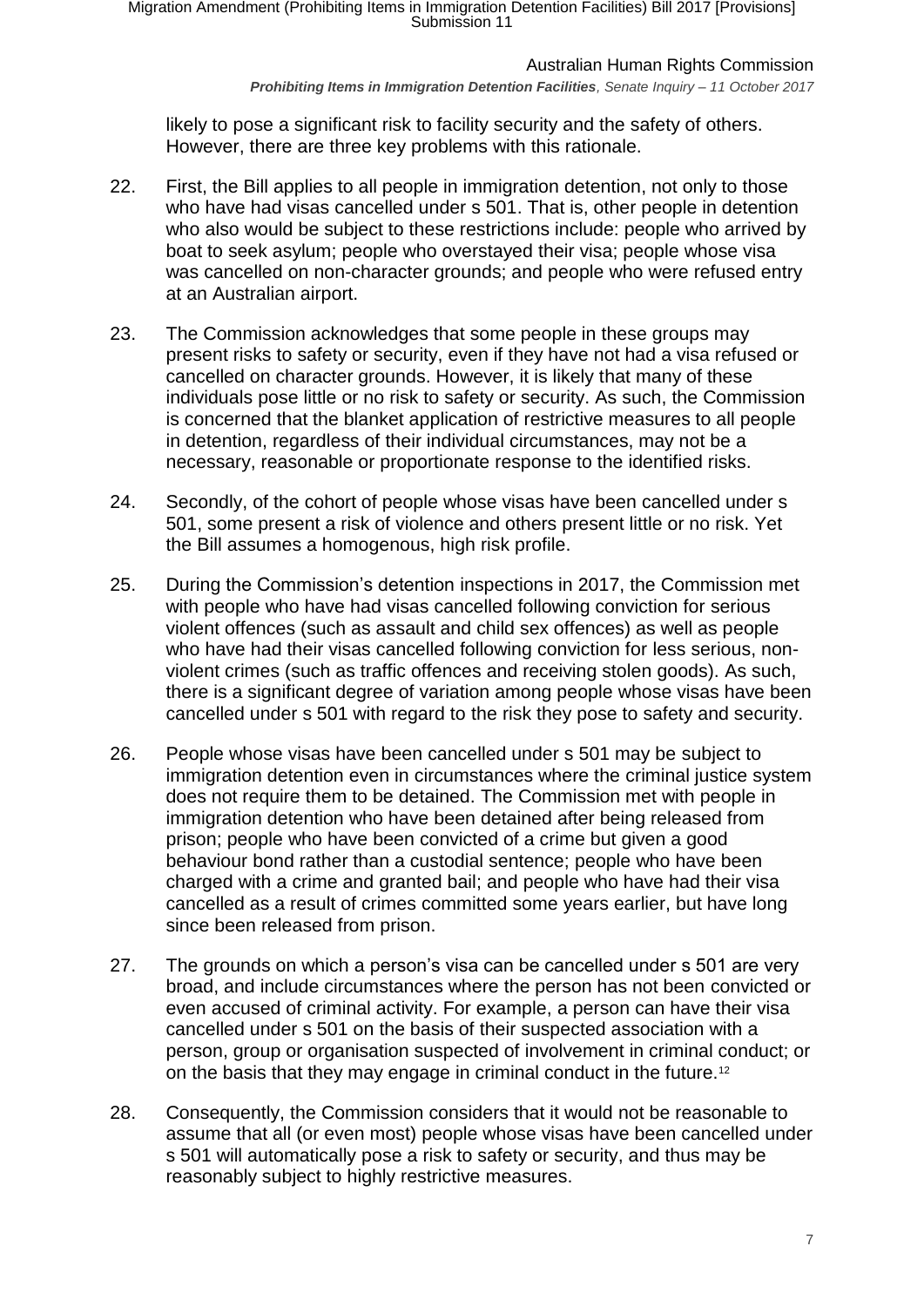*Prohibiting Items in Immigration Detention Facilities, Senate Inquiry – 11 October 2017*

- 29. A third problem is that there appear to be less restrictive measures than those provided for in the Bill, which would achieve the Government's aim.
- 30. Most of the detention facilities inspected by the Commission in 2017 either already have capacity to accommodate people in separate compounds for the purposes of risk management, or are currently undergoing refurbishment to introduce this capacity. As such, the Commission anticipates that there should be sufficient capacity within the detention network to implement differentiated risk management approaches, including in relation to prohibited items and screening procedures.

# <span id="page-7-0"></span>**8 Broad power to determine prohibited items**

- 31. The Bill stipulates that the Minister may declare items prohibited if their possession is either prohibited by law, or 'might be a risk to the health, safety or security of persons in the facility, or to the order of the facility'. <sup>13</sup> The Bill lists several examples of items that may fall into the latter category, including mobile phones, SIM cards, computers and electronic devices, medications and material that could incite violence, racism or hatred.
- 32. The Statement of Compatibility with Human Rights provides that '[t]he Minister will specify by legislative instrument under the proposed new power in section 251A that mobile phones and Subscriber Identity Module (SIM) cards will be "prohibited things"'.<sup>14</sup>
- 33. The Commission considers that these provisions could potentially be applied to a wide range of items, including in circumstances where the possession of these items does not present a significant risk. For example, while possession of a weapon may be reasonably likely to present a risk to safety or security regardless of circumstances, this may not be the case for items such as a mobile phone or an electronic device.
- 34. The Commission acknowledges that items can have more than one use, including an innocuous use as well as a use that can threaten safety and security. For example, the Explanatory Memorandum accompanying the Bill indicates that mobile phones have been used by some individuals in detention 'to coordinate and assist escape efforts, as a commodity of exchange, to aid the movement of contraband, and to convey threats'.
- 35. Where there is clear evidence that items have been used in such a manner, prohibiting their possession on an individualised basis may be a reasonable measure. However, blanket restrictions on the possession of items that do not present an inherent risk to safety or security may not be reasonable, particularly when many of the individuals affected have never used these items in a manner that threatens safety or security.
- 36. In addition, the proposed provisions set a relatively low threshold for determining prohibited items, in that the Minister only need be satisfied that the thing 'might' pose a risk to safety or security. The Minister need not be satisfied that the thing is *likely* to present a risk, let alone that the thing is likely to present a risk in any particular circumstances that relate to a detention facility or group of people in detention. The Minister's power is also not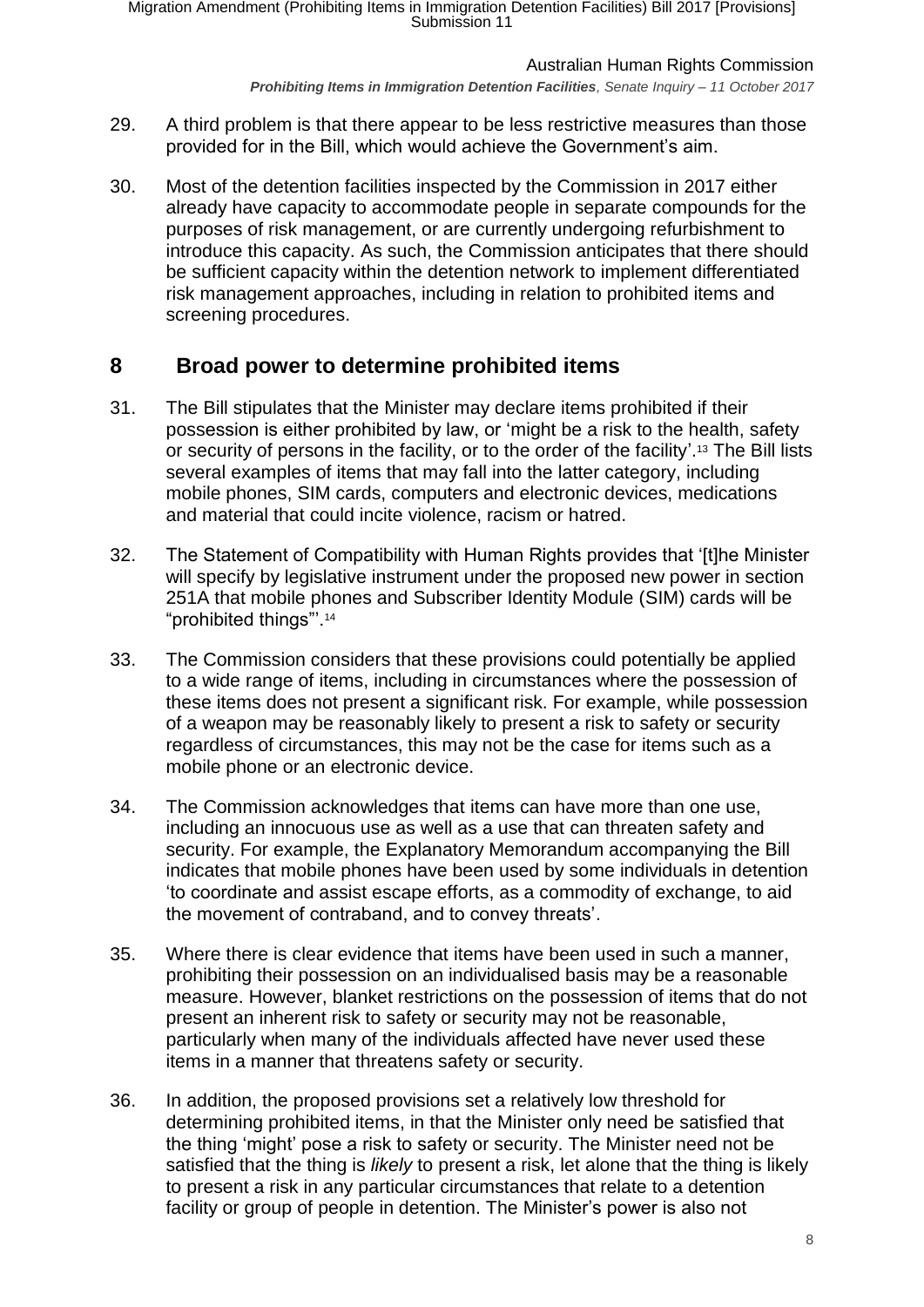#### *Prohibiting Items in Immigration Detention Facilities, Senate Inquiry – 11 October 2017*

conditioned on any nexus between prohibiting the item in question and addressing the risk the Minister has identified.

- 37. The Bill would also permit the Minister to prohibit a thing on the basis that it presents a risk to 'the order of the facility'. The Commission considers that provision could allow for the prohibition of items on an unreasonable basis.
- 38. For example, the Explanatory Memorandum notes that mobile phones have been used by people in detention to 'coordinate internal demonstrations to coincide with external protests'. Provided that such demonstrations are nonviolent and do not threaten safety or security, it may not be reasonable to prohibit possession of items simply on the basis that they may facilitate peaceful protest activity.
- 39. The Commission considers that the possession of items which do not present inherent risks to safety and security should only be prohibited in immigration detention:
	- on the basis of individual risk assessments
	- where there is evidence that the person has used or is reasonably likely to use the item in a manner that presents clear risks to safety or security; and
	- where those risks cannot be managed in a less restrictive way.
- 40. The Commission acknowledges that, in cases where possession of item is generally prohibited by law (as is the case with illicit drugs or child pornography, for example), it would not be unreasonable to prohibit possession of the item within immigration detention facilities.

**Recommendation 2: That the Bill be amended to stipulate that items that do not present inherent risks to safety and security may only be prohibited in immigration detention:**

- **on the basis of individual risk assessments**
- **where there is evidence that the person has used or is reasonably likely to use the item in a manner that presents clear risks to safety or security; and**
- **where those risks cannot be managed in a less restrictive way.**

#### <span id="page-8-0"></span>**9 Access to alternative communication facilities**

41. The Statement of Compatibility with Human Rights accompanying the Bill asserts that the proposed prohibition on the possession of mobile phones in detention facilities would not unreasonably limit human rights, on the basis that other communication channels are readily available to people in detention (including landline telephones, internet access, facsimile machines, postal services and visits).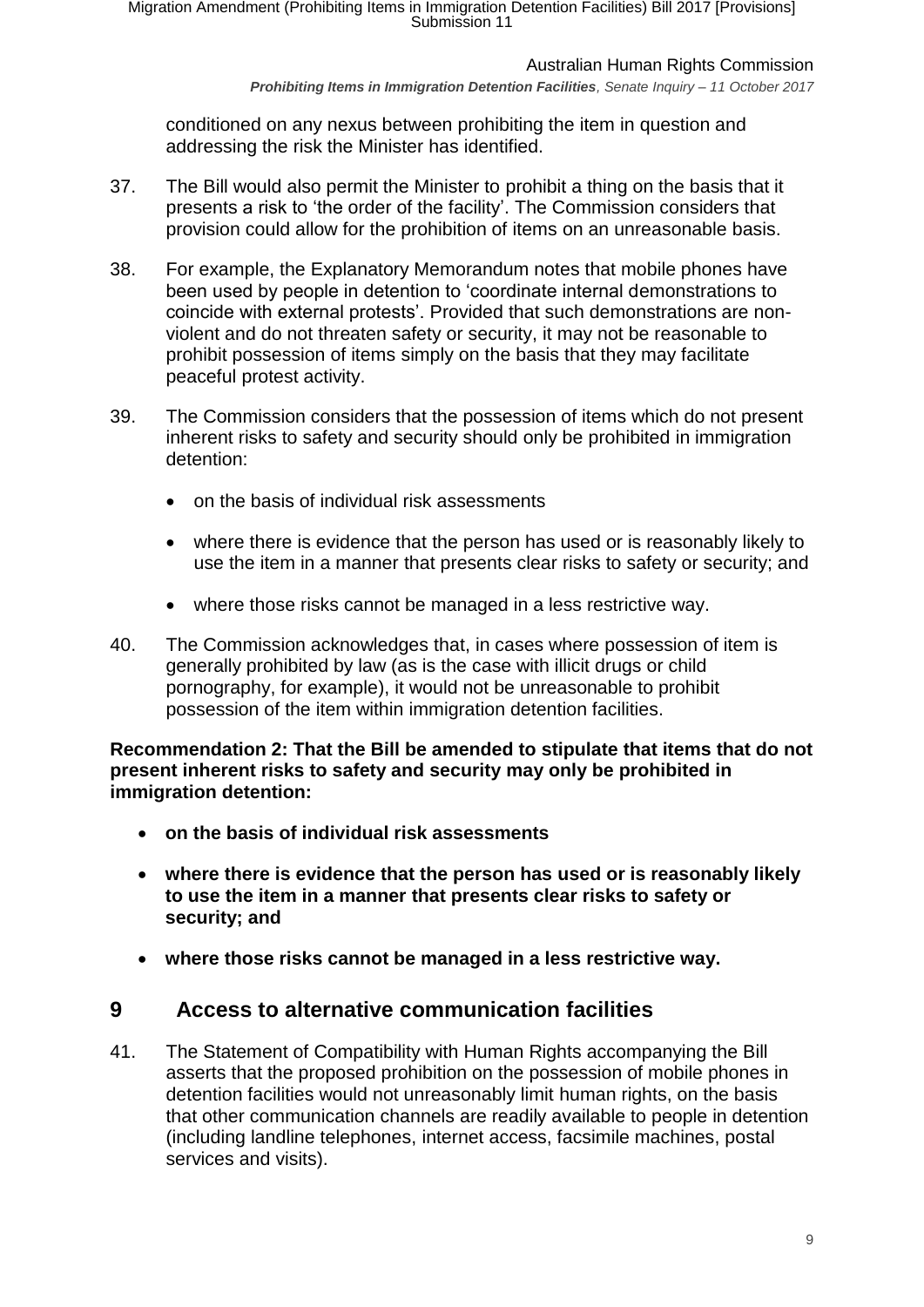*Prohibiting Items in Immigration Detention Facilities, Senate Inquiry – 11 October 2017*

- 42. The Commission acknowledges the efforts of the Australian Government to provide increased access to alternative communication facilities in immigration detention (such as through installing additional landline phones, and through introducing a Skype program at the Christmas Island detention facility). However, based on the Commission's recent detention inspections, it is clear that access to communication facilities varies across the detention network.
- 43. In most immigration detention facilities, for example, computers are located in common areas (often within accommodation compounds) and can be accessed at any time of day. At the Yongah Hill Immigration Detention Centre, however, computers are located in a dedicated room in the main facility complex and can only be accessed on a rostered basis. At the time of the Commission's visit in May 2017, people detained at the facility were allocated ten hours of computer access per week.
- 44. The Commission acknowledges that facility staff had made efforts to ensure the rostering system had some flexibility. For example, staff indicated that people could request changes to the roster if they were not able to make it at their allocated time, or needed additional hours to manage legal matters or on compassionate grounds. Despite these efforts, however, people detained at the Yongah Hill Immigration Detention Centre generally have fewer opportunities to access the internet (including to communicate with people outside detention) than those detained in other facilities.
- 45. Similarly, people at most detention facilities are able to receive visits from relatives, friends and members of the community. At the Christmas Island Immigration Detention Centre, however, people in detention generally do not receive visits, or do so very infrequently, due to the prohibitive cost of travel to and from Christmas Island. The Commission acknowledges that the limited opportunities for visits on Christmas Island are due to logistical issues. Nonetheless, people detained on Christmas Island have fewer opportunities to communicate with people outside detention than those detained in more accessible facilities.
- 46. The Commission is also concerned that providing access to additional landline phones is not equivalent to permitting possession of mobile phones. For example, most landline telephones in immigration detention facilities are located in public areas. While facilities for private phone calls are generally available, they are often accessible on request rather than on demand and cannot be accessed at all times.
- 47. Additionally, a number of people interviewed by the Commission during detention inspections have reported that it is more expensive for them to stay in touch with family members and friends when using landline phones. While local calls from facility landlines are free, phone cards are required for international calls. The cost of calls when using these cards was reported to be significantly higher than under a mobile phone plan, and had a particular impact on people whose family members or friends lived overseas.
- 48. The Commission therefore considers that prohibiting the possession of mobile phones engages and limits a range of human rights, including those relating to privacy, freedom of expression and association, and protection of the family.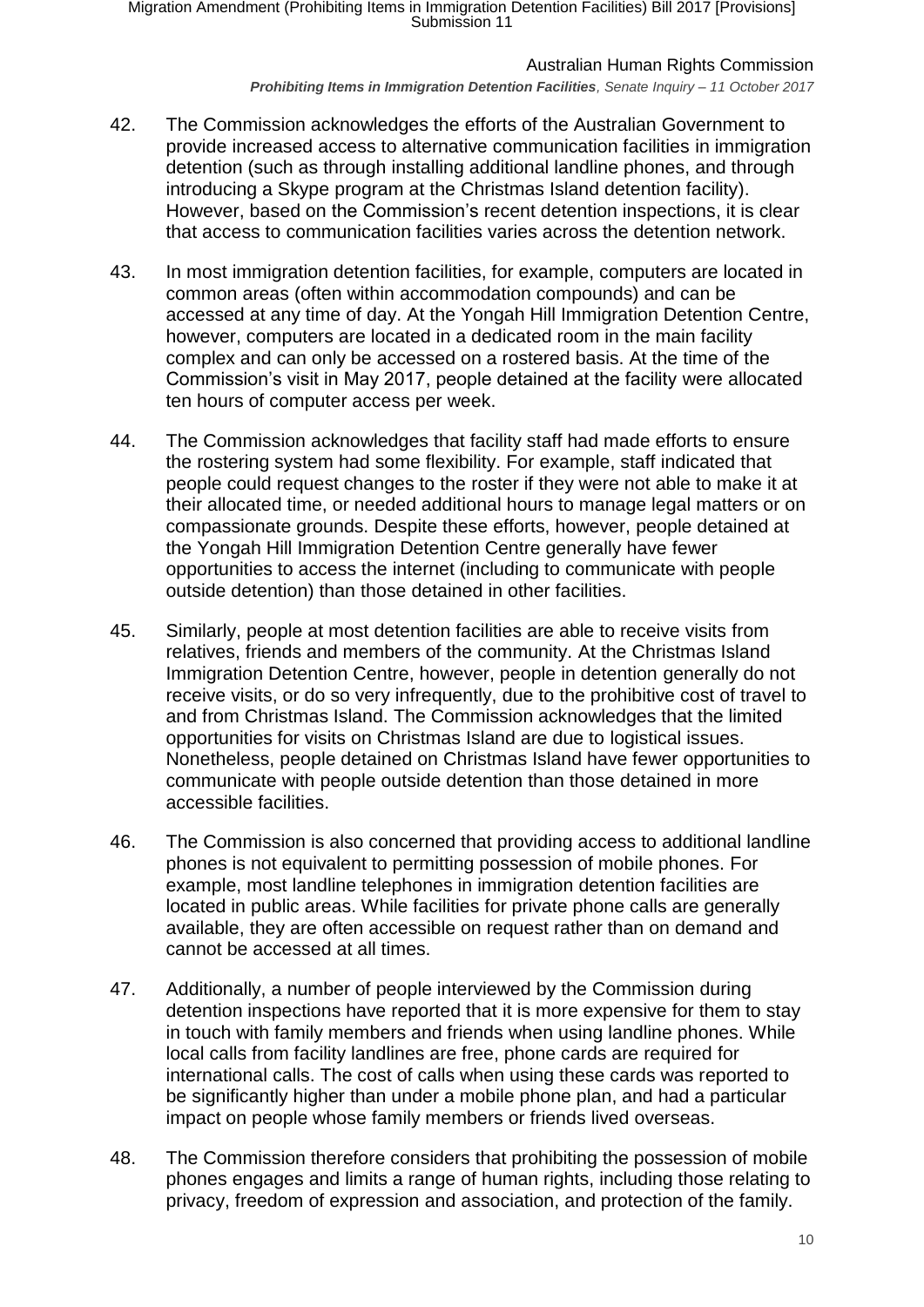*Prohibiting Items in Immigration Detention Facilities, Senate Inquiry – 11 October 2017*

While efforts have been made to provide access to alternative communication channels, access remains inconsistent across the detention network and these channels may not provide an equivalent substitute for mobile phones.

- 49. The Commission considers that, should the Bill be passed, additional measures will be necessary to ensure that people in detention have adequate opportunities to communicate with people outside detention. This may include:
	- ensuring that computers are accessible at any time of day
	- limiting the use of detention in remote areas (especially Christmas Island)
	- increasing access to facilities for private phone calls
	- providing access to free or low-cost international phone calls.
- 50. Overall, however, the Commission considers that prohibiting all mobile phone use may restrict access to external communication to a greater degree than is necessary to ensure safety and security. The Commission reiterates that access to items such as mobile phones should be restricted only to the extent necessary, and on an individualised basis rather than in a blanket manner.

**Recommendation 3: The Australian Government should ensure that all people in immigration detention have adequate opportunities to communicate with people outside detention.**

**Recommendation 4: That the Australian Government reconsider its policy regarding the use of mobile phones in immigration detention facilities, with a view to restricting mobile phone usage only in response to unacceptable risks determined through an individualised assessment process.**

# <span id="page-10-0"></span>**10 Expanded power to conduct strip searches**

- 51. The Migration Act already contains a power to conduct strip searches of people in immigration detention in certain circumstances.<sup>15</sup> At present, this power is limited to circumstances where an officer suspects on reasonable grounds that a detainee has concealed:
	- a. a weapon;
	- b. another item capable of being used to inflict bodily injury; or
	- c. an item capable of being used to help the detainee, or any other detainee, escape from immigration detention,

and the officer suspects on reasonable grounds that it is necessary to conduct a strip search of the person to recover the weapon or item.

52. Strip searches must be authorised. For detainees 18 years old or over, authorisation is to be provided by the Secretary, the Australian Border Force Commander or an SES Band 3 employee in the Department. For detainees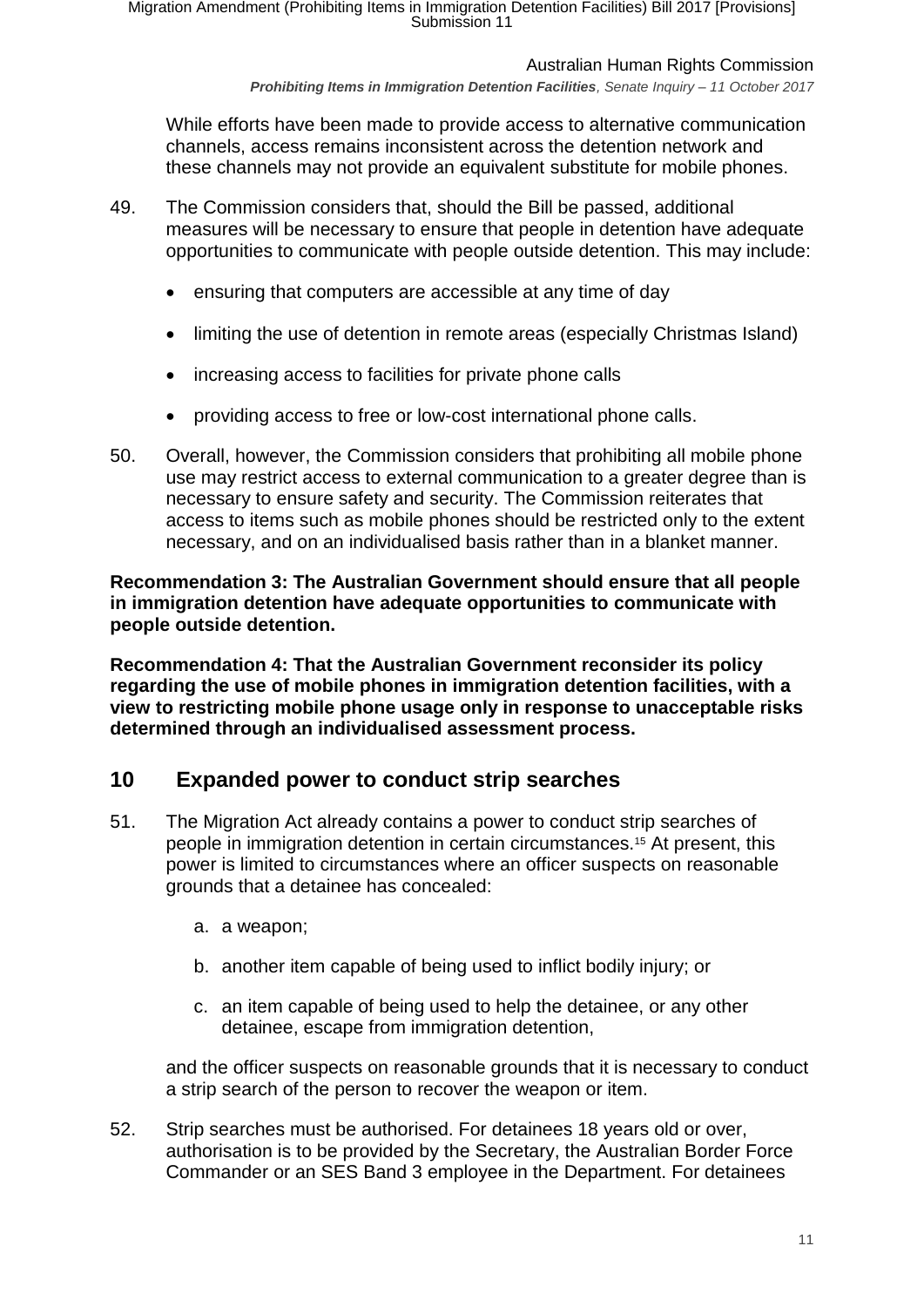*Prohibiting Items in Immigration Detention Facilities, Senate Inquiry – 11 October 2017*

over 10 years but under 18 years old, authorisation is to be provided by a magistrate.<sup>16</sup>

- 53. There are rules for conducting a strip search, including that it:
	- a. must not subject the detainee to greater indignity than is reasonably necessary to conduct the strip search
	- b. must be conducted in a private area
	- c. must be conducted by an authorised officer of the same sex as the detainee
	- d. must not be conducted in the presence or view of a person who is of the opposite sex to the detainee
	- e. must not be conducted in the presence or view of a person whose presence is not necessary for the purposes of the strip search
	- f. must not be conducted on a detainee who is under 10
	- g. if the detainee is at least 10 but under 18, or is incapable of managing his or her affairs—must be conducted in the presence of the detainee's parent or guardian or another person capable of representing the detainee's interests and who, as far as is practicable in the circumstances, is acceptable to the detainee
	- h. must not involve a search of the detainee's body cavities
	- i. must not involve the removal of more items of clothing, or more visual inspection, than the authorised officer conducting the search believes on reasonable grounds to be necessary to determine whether the thing being searched for is present
	- j. must not be conducted with greater force than is reasonably necessary to conduct the strip search. 17
- 54. The Bill in its current form will significantly expand the circumstances in which strip searches may be undertaken. They will not be limited to searches for weapons or items that could be used in an escape, but will be able to be carried out to search for any 'prohibited thing' determined by the Minister, for example SIM cards.<sup>18</sup>
- 55. The Statement of Compatibility with Human Rights properly recognises that this expansion of strip search powers engages article 10 of the ICCPR, dealing with the right of detained people to be treated with humanity and with respect for their inherent dignity.<sup>19</sup>
- 56. The Commission is concerned that the expansion of the scope of strip search powers has the potential to result in such searches becoming routine. An investigation by the Queensland Ombudsman of the use of strip search powers at Townsville Women's Correctional Centre has shown how the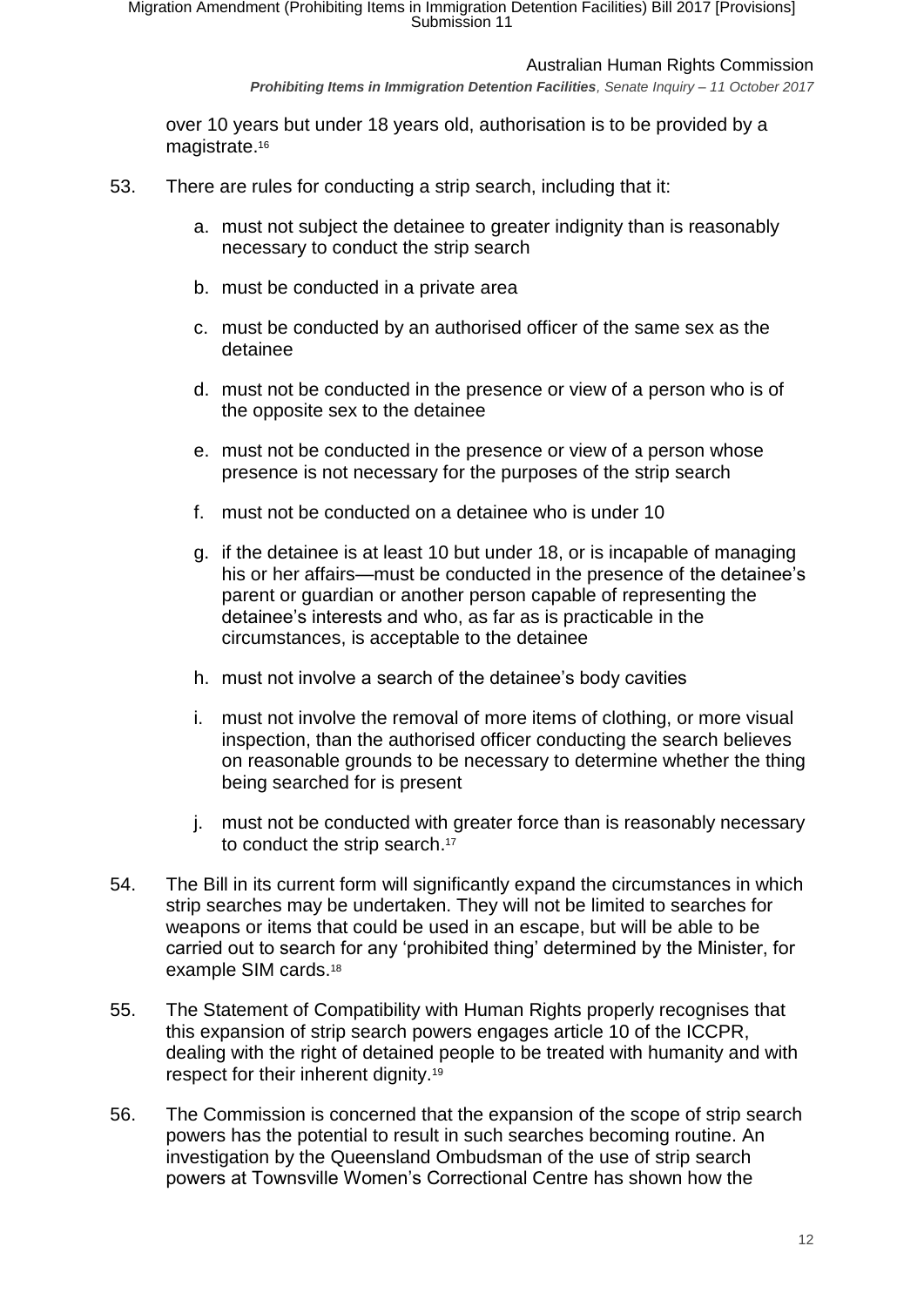*Prohibiting Items in Immigration Detention Facilities, Senate Inquiry – 11 October 2017*

exercise of these powers can become unreasonable when not subject to adequate oversight.<sup>20</sup>

- 57. Independent oversight of the use of restrictive measures is central to ensuring that such measures are applied in a reasonable and proportionate manner.
- 58. There are models of oversight in other laws that could be used to ensure that these powers are being used appropriately. For example, Part V, Division 7 of the *Australian Federal Police Act 1979* (Cth) provides for a system of independent oversight by the Commonwealth Ombudsman of certain functions of the Australian Federal Police (AFP), including the way in which the AFP deals with complaints about inappropriate use of force.

**Recommendation 5: The Commission recommends that Bill be amended to provide that:**

- **the Department must maintain a log of the conduct of strip searches including details about the compliance with each of the requirements of ss 252A and 252B of the Migration Act**
- **the Department must notify the Commonwealth Ombudsman when it receives a complaint about the conduct of a strip search**
- **the Commonwealth Ombudsman have the power to inspect the records of the Department in relation to the conduct of strip searches for the purpose of reviewing the Department's processes for conducting strip searches and dealing with complaints**
- **the Commonwealth Ombudsman must conduct an annual review and prepare a report about the comprehensiveness and adequacy of the Department's internal processes relating to strip searches to be tabled in Parliament**
- **the Commonwealth Ombudsman have the power to conduct ad hoc reviews into the way in which strip searches are conducted at any time.**